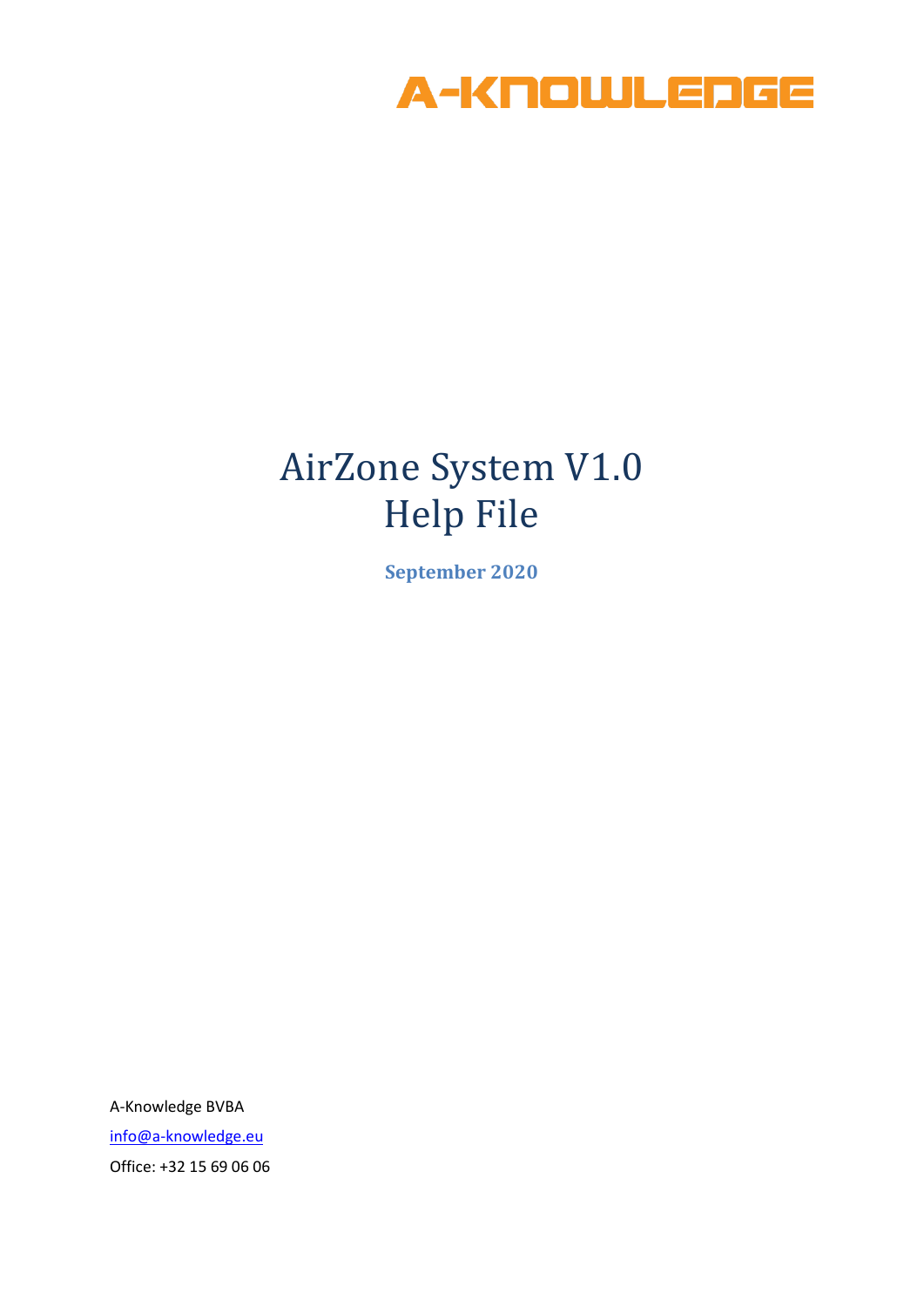

#### **Document Details**

| <b>Title</b> | AirZone System V1.0 Help File                     |
|--------------|---------------------------------------------------|
| Author       | Niko Brasseur<br>Developer<br>niko@a-knowledge.eu |
| Reference    | AirZone System V1.0 Help File                     |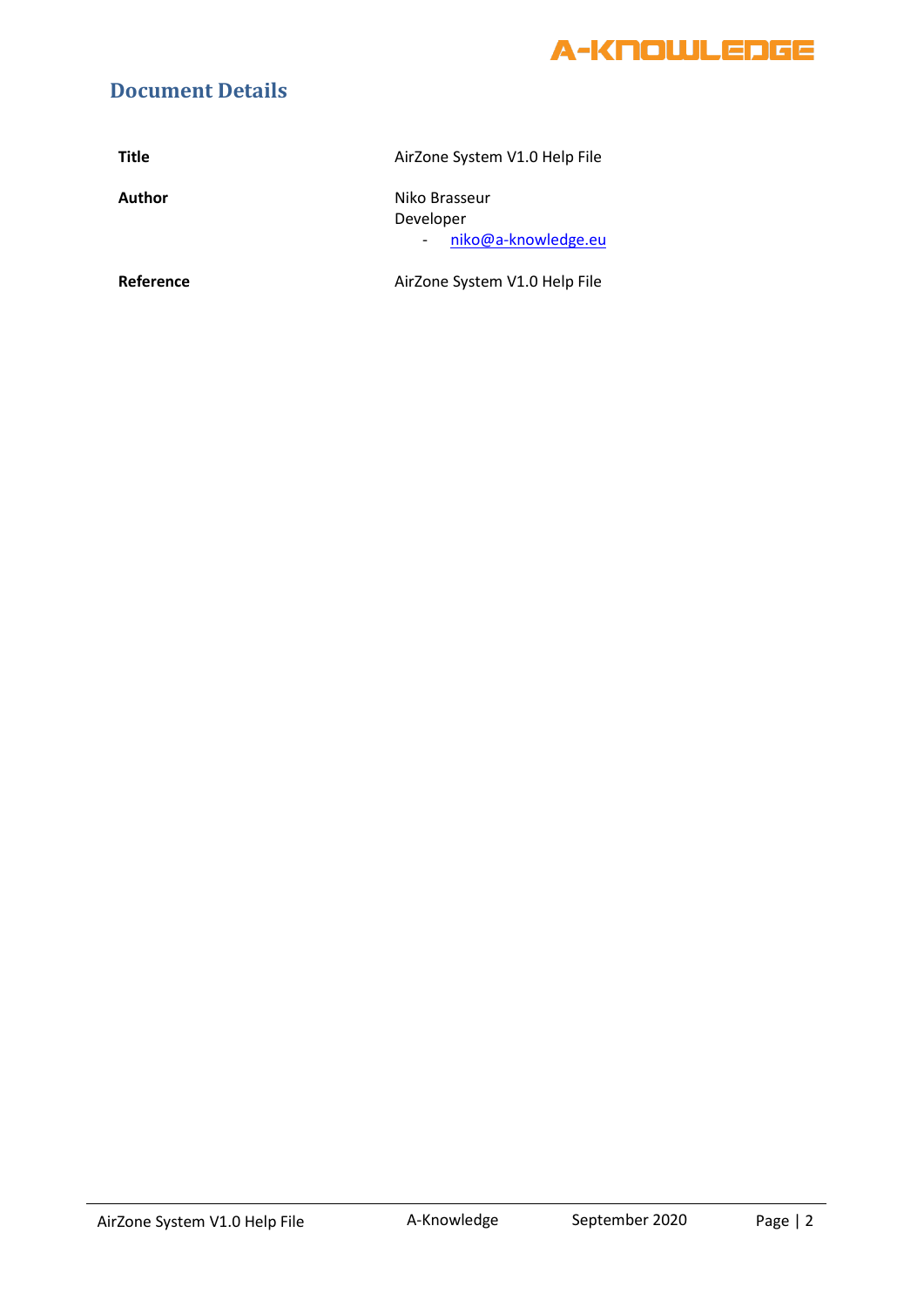### A-KNOWLEDGE

| <b>SIMPL WINDOWS NAME</b><br>AirZone System V1.0<br><b>CATEGORY</b><br><b>HVAC</b><br><b>VERSION</b><br>V1.0<br><b>SUMMARY</b><br>of the foregoing, you may not:<br>the module;<br>any of its parts;<br>$\sim$<br>online or publicly accessible internet service;<br>copy the "AirZone.clz" file in your project folder.<br>systems. | <b>GENERAL INFORMATION</b> |                                                                                                                                                                                                                                                                                                                                                                                                                                                                                                                                                                                                                                                                                                                                                                                                                                                                                                                                                                                                                                                                                                                                                                                                                                                                                                               |
|--------------------------------------------------------------------------------------------------------------------------------------------------------------------------------------------------------------------------------------------------------------------------------------------------------------------------------------|----------------------------|---------------------------------------------------------------------------------------------------------------------------------------------------------------------------------------------------------------------------------------------------------------------------------------------------------------------------------------------------------------------------------------------------------------------------------------------------------------------------------------------------------------------------------------------------------------------------------------------------------------------------------------------------------------------------------------------------------------------------------------------------------------------------------------------------------------------------------------------------------------------------------------------------------------------------------------------------------------------------------------------------------------------------------------------------------------------------------------------------------------------------------------------------------------------------------------------------------------------------------------------------------------------------------------------------------------|
|                                                                                                                                                                                                                                                                                                                                      |                            |                                                                                                                                                                                                                                                                                                                                                                                                                                                                                                                                                                                                                                                                                                                                                                                                                                                                                                                                                                                                                                                                                                                                                                                                                                                                                                               |
|                                                                                                                                                                                                                                                                                                                                      |                            |                                                                                                                                                                                                                                                                                                                                                                                                                                                                                                                                                                                                                                                                                                                                                                                                                                                                                                                                                                                                                                                                                                                                                                                                                                                                                                               |
|                                                                                                                                                                                                                                                                                                                                      |                            |                                                                                                                                                                                                                                                                                                                                                                                                                                                                                                                                                                                                                                                                                                                                                                                                                                                                                                                                                                                                                                                                                                                                                                                                                                                                                                               |
| control an AirZone HVAC system with Crestron:<br>"AirZone Installation" module<br>AirZone installation you are controlling.<br>"AirZone System" module<br>more.<br>"AirZone Zone" module<br>individual AirZone                                                                                                                       |                            | This module is property of A-Knowledge (www.a-<br>knowledge.eu) and is provided to you per Standard License.<br>You may use any number of instances of a Standard<br>Licensed module in any number of your projects. You may<br>not use the module in any way that is not specifically<br>allowed by this Agreement. Without limiting the generality<br>copy, reproduce, distribute, publish or resell this<br>module, any portion of it or modified versions of<br>rent, lease, timeshare or sub license this module or<br>place this module or any of its parts on any form of<br>This module is written in SIMPL# so make sure you also<br>Please refer to the "AirZone Demo Program" for correct<br>use. This module is only supported on 3-series control<br>This module is part of a series of 3 modules needed to<br>You will need one instance of this module in your program.<br>It allows you to define the IP address and parameters of the<br>An AirZone installation consists out of one or more AirZone<br>systems. You will need one instance of this module per<br>AirZone system. The demo program only shows one<br>system, but depending on your installation you can add<br>An AirZone system consists out of one or more AirZone<br>zones. You will need one instance of this module per |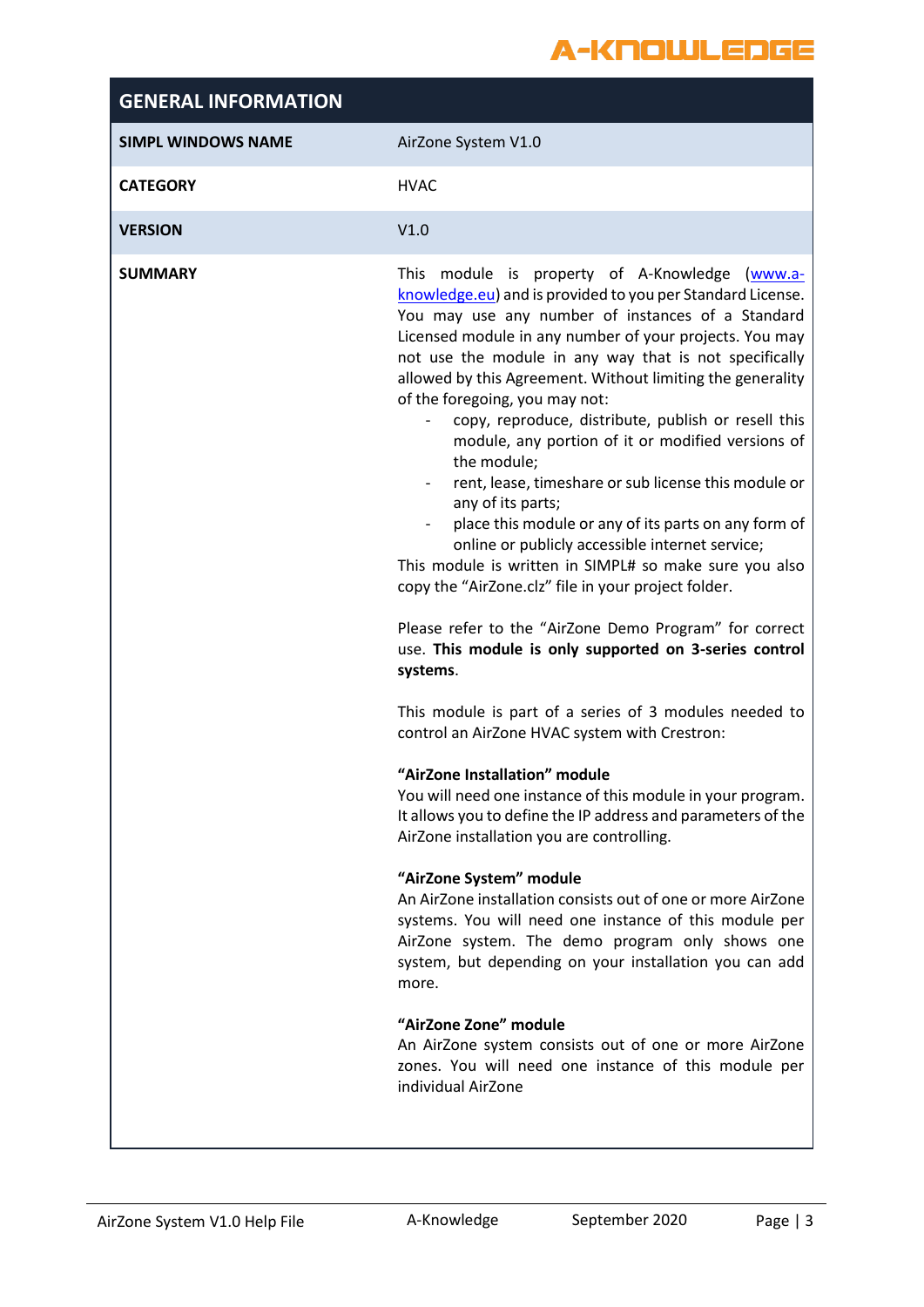### A-KNOUJLEDGE

|                                   | If you encounter any problems implementing this module,<br>please don't hesitate to contact us at info@cresmods.com.<br>Your feedback is highly appreciated.                                                                                                                                |
|-----------------------------------|---------------------------------------------------------------------------------------------------------------------------------------------------------------------------------------------------------------------------------------------------------------------------------------------|
|                                   | By installing or using A-Knowledge software, you agree to<br>be bound by the terms of our agreement as described in<br>our terms and conditions at www.cresmods.com If you do<br>not agree, do not install or use A-Knowledge software. All<br>A-Knowledge software is copyright protected. |
| <b>CRESTRON HARDWARE REQUIRED</b> | 3-series control system                                                                                                                                                                                                                                                                     |
| <b>SETUP OF CRESTRON HARDWARE</b> | The demo program was written and tested on a CP3 with<br>X-Panel. The demo layout is written for XPanel 2.0 Smart<br>Graphics.                                                                                                                                                              |
| <b>CONTROL:</b>                   |                                                                                                                                                                                                                                                                                             |
| <b>ManualPoll</b>                 | Pulse to manually poll the AirZone system for feedback                                                                                                                                                                                                                                      |
| <b>Modes</b>                      |                                                                                                                                                                                                                                                                                             |
| Modes.X.Set                       | Pulse to set the mode of the system                                                                                                                                                                                                                                                         |
| Modes.AnalogValue.Set             | Set the mode of the system:<br>$1d = Stop$<br>$\overline{\phantom{a}}$<br>$2d =$ Cooling<br>$3d$ = Heating<br>$4d = Fan$<br>$5d = Dry$<br>$(6d = Not used)$<br>$7d = Auto$                                                                                                                  |
| <b>FanSpeeds</b>                  |                                                                                                                                                                                                                                                                                             |
| FanSpeeds.X.Set                   | Pulse to set the fanspeed of the system                                                                                                                                                                                                                                                     |
| FanSpeeds.AnalogValue.Set         | Set the fanspeed of the system:<br>$0d = Auto$<br>1d to 7d = corresponding fan speed                                                                                                                                                                                                        |
| <b>FEEDBACK:</b>                  |                                                                                                                                                                                                                                                                                             |
| <b>Initialized</b>                | High when the module has successfully initialized.                                                                                                                                                                                                                                          |
| <b>Polling</b>                    | High when the module is busy polling the AirZone system<br>for feedback                                                                                                                                                                                                                     |
| <b>Modes</b>                      |                                                                                                                                                                                                                                                                                             |
| <b>Modes.Available</b>            | High when there are modes available to set on the AirZone<br>system                                                                                                                                                                                                                         |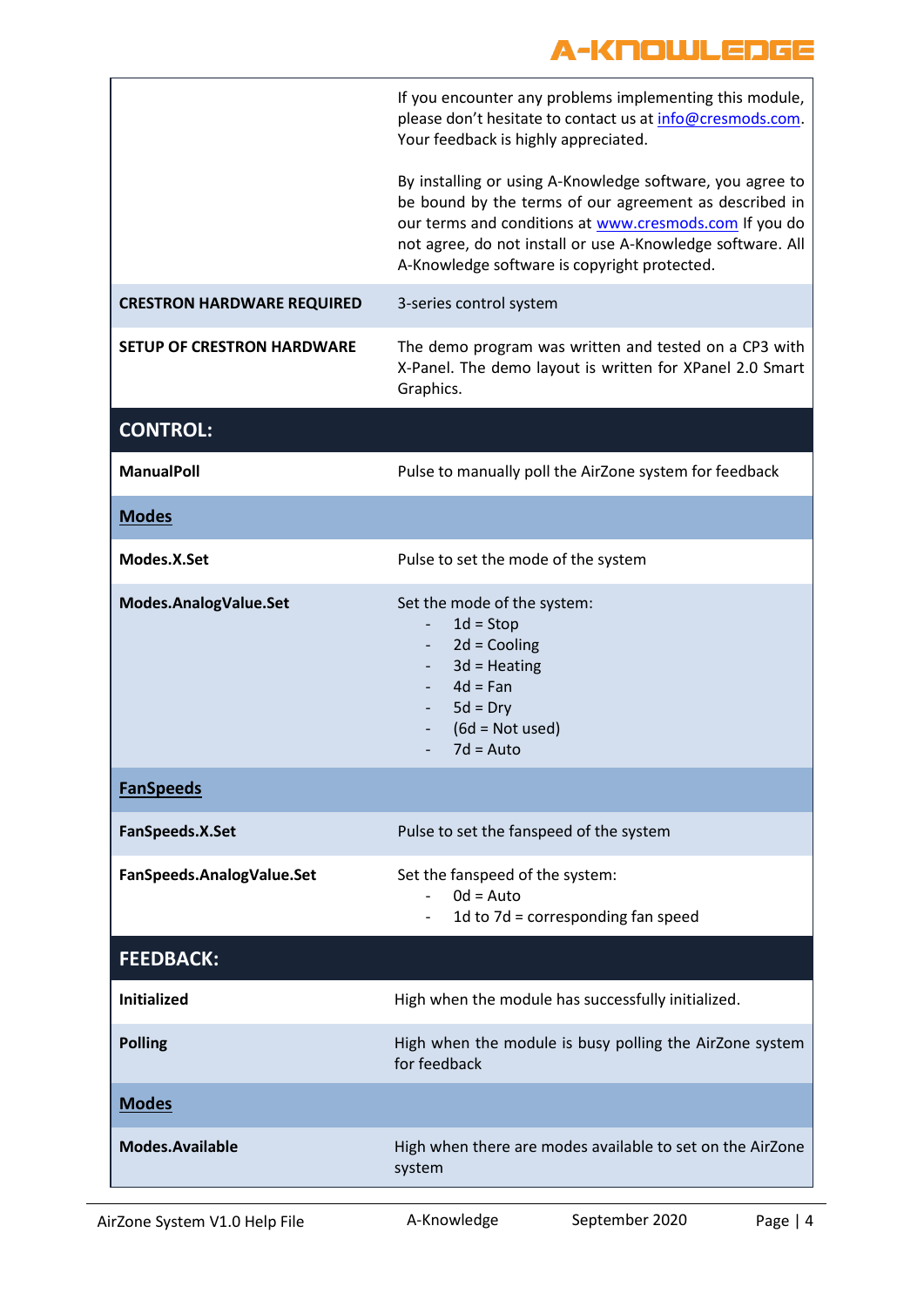## A-KNOWLEDGE

| <b>Modes.Controllable</b>        | High when there are modes controllable to set on the<br>AirZone system                                                                                                                                           |
|----------------------------------|------------------------------------------------------------------------------------------------------------------------------------------------------------------------------------------------------------------|
| Modes.X.Available                | High when the corresponding mode is available                                                                                                                                                                    |
| Modes.X.Active                   | Shows the currently selected system mode.                                                                                                                                                                        |
| Modes.Active.AnalogValue         | Shows the currently selected system mode:<br>$1d = Stop$<br>$\overline{\phantom{a}}$<br>$2d =$ Cooling<br>$\sim$<br>$3d$ = Heating<br>$4d = Fan$<br>$5d = Dry$<br>$(6d = Not used)$<br>$\sim 100$<br>$7d = Auto$ |
| Modes.Active.SerialValue         | Shows the name of the currently selected system mode                                                                                                                                                             |
| <b>Fanspeeds</b>                 |                                                                                                                                                                                                                  |
| Fanspeeds.Available              | High when there are fanspeeds available to set on the<br>AirZone system                                                                                                                                          |
| <b>Fanspeeds.Controllable</b>    | High when there are fanspeeds controllable to set on the<br>AirZone system                                                                                                                                       |
| Fanspeeds.X.Available            | High when the corresponding fanspeed is available                                                                                                                                                                |
| Fanspeeds.X.Active               | Shows the currently selected system fanspeed.                                                                                                                                                                    |
| Fanspeeds.Active.AnalogValue     | Shows the currently selected system fanspeed:<br>$0d = Auto$<br>$\overline{\phantom{a}}$<br>1d to 7d = corresponding fan speed                                                                                   |
| Fanspeeds.Active.SerialValue     | Shows the name of the currently selected system fanspeed                                                                                                                                                         |
| <b>PARAMETERS:</b>               |                                                                                                                                                                                                                  |
| SystemNumber                     | Defines the AirZone system number                                                                                                                                                                                |
| SetpointMode                     | Sets the setpoint mode for the AirZone system.                                                                                                                                                                   |
| <b>TESTING:</b>                  |                                                                                                                                                                                                                  |
| <b>OPS USED FOR TESTING</b>      | CP3 v1.601.3935.27221                                                                                                                                                                                            |
| <b>COMPILER USED FOR TESTING</b> | SIMPL Windows 4.14.20                                                                                                                                                                                            |
| <b>DEMO PROGRAM</b>              | AirZone Demo Program V1.0.smw                                                                                                                                                                                    |
| <b>RELEASE NOTES</b>             | V1.0<br>Initial release                                                                                                                                                                                          |